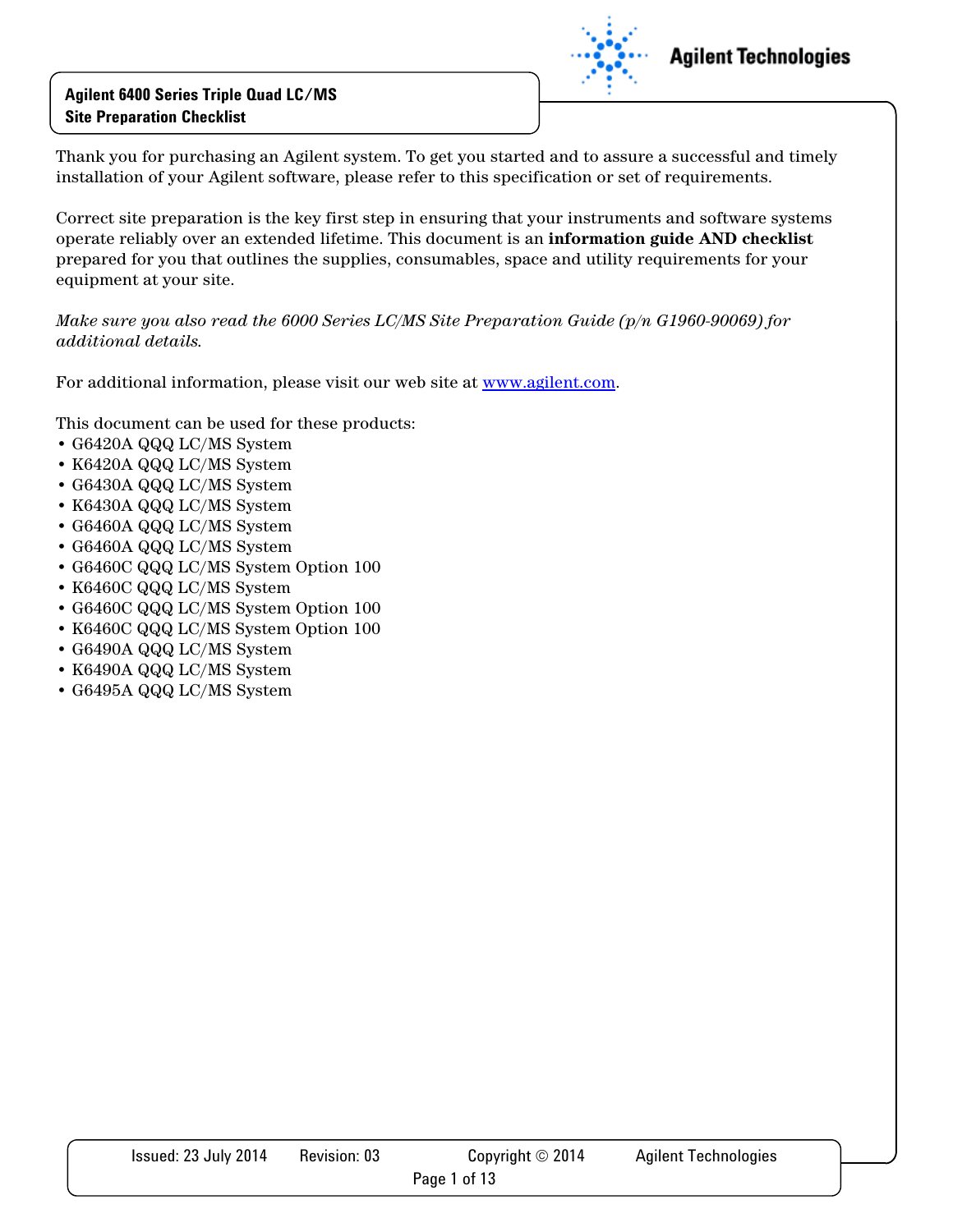

### **Agilent Technologies**

# **Customer Responsibilities**

**Make sure your site meets the following prior specifications before the installation date. For details, see specific sections within this checklist and also the** *Site Preparation Guide***.** 

- $\Box$  The necessary laboratory or bench space is available
- $\Box$  The environmental conditions for the lab as well as laboratory gases and plumbing
- $\Box$  The power requirements related to the product (e.g., number & location of electrical outlets)
- $\Box$  The required operating supplies necessary for the product and installation
- Please consult Other Requirements section below for other product-specific information.
- For more details, please consult the product-specific Site Preparation Manual (G2581-90020).

If Agilent is delivering installation and familiarization services, users of the instrument must be present throughout these services; otherwise, they will miss important operational, maintenance and safety information.

# **Important Customer Information**

- **1** If you have questions or problems in providing anything described as a **Customer Responsibilities** above, please contact your local Agilent or partner support/service organization for assistance prior to delivery. In addition, Agilent and/or its partners reserve the right to reschedule the installation dependent upon the readiness of your laboratory.
- **2** Should your site not be ready for whatever reasons, please contact Agilent as soon as possible to rearrange any services that have been purchased.
- **3** Other optional services such as additional training, operational qualification (OQ) and consultation for user-specific applications may also be provided at the time of installation when ordered with the system, but should be contracted separately.

| Issued: 23 July 2014 | Revision: 03 | Copyright $\odot$ 2014 | <b>Agilent Technologies</b> |
|----------------------|--------------|------------------------|-----------------------------|
|                      |              | Page 2 of 13           |                             |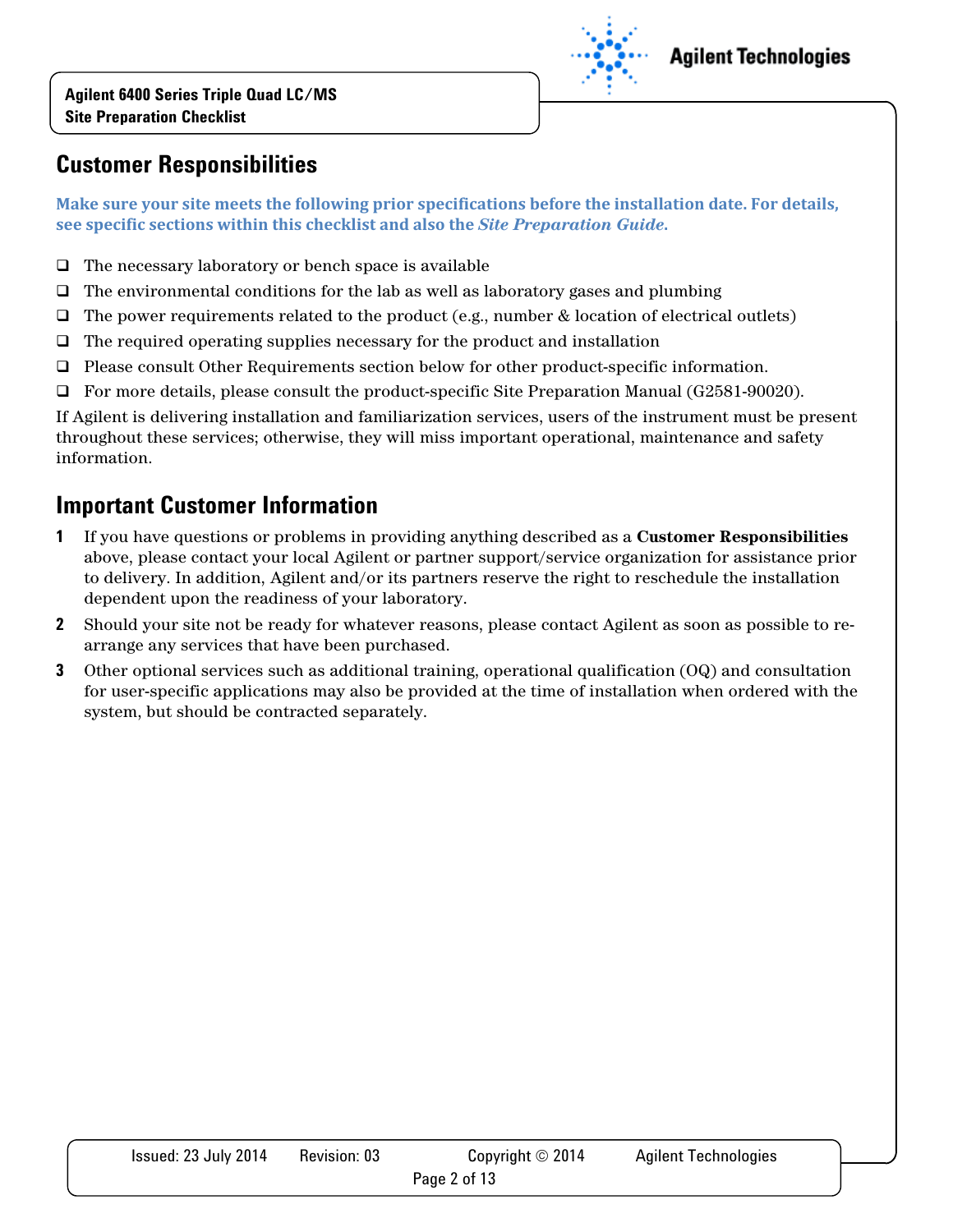



#### **Special Notes:**

- **1** At least 30 cm (1 ft) to the left (inlet end) and right of the instrument must be added to these dimensions to provide adequate instrument access and ventilation.
- **2** The supporting surface must be relatively vibration free and capable of supporting the combined weight of the Triple Quad system
- **3** Size and weight of the LC system depends on the number and type of modules included. Most Agilent 1100/1200 Series LC modules are approximately 35 cm (14 in) wide and 45 cm (18 in) deep. Do not stack the LC modules on top of the LC/MS instrument.
- **4** Size and weight of the data system depends on the components included. Reserve at least 100 cm (39 in) of bench space for the data system. A typical data system weight is 23 kg (50 lb).
- **5** The LC/MS instrument requires a source of nitrogen gas. Typically, this is either a 160-liter Dewar flask of liquid nitrogen or a nitrogen generator. Be sure to plan for the space that your nitrogen source requires.

| <b>Description</b>                     | <b>Height</b> |        | <b>Width</b> |        | <b>Depth</b> |        | Weight    |                |
|----------------------------------------|---------------|--------|--------------|--------|--------------|--------|-----------|----------------|
|                                        | cm            | inches | cm           | inches | cm           | inches | <b>kg</b> | I <sub>b</sub> |
| 6410/64201                             | 47            | 18.5   | 111          | 43.5   | 66           | 26     | 107.5     | 236.5          |
| 64301                                  | 47            | 18.5   | 111          | 43.5   | 66           | 26     | 115       | 255            |
| 6460A <sup>2</sup>                     | 48            | 18.8   | 111          | 43.5   | 66           | 26     | 115       | 255            |
| 6460C <sup>2</sup>                     | 48            | 18.8   | 111          | 42.5   | 72.4         | 28.5   | 115       | 255            |
| 6490/64952                             | 47            | 18.5   | 84           | 33     | 76           | 30     | 115       | 255            |
| MS40+ Foreline pump                    | 22.8          | 9.0    | 29.7         | 11.7   | 41.8         | 16.5   | 33.0      | 72.7           |
| E2M28 Foreline pump                    | 28            | 11     | 18           | 7.1    | 58.3         | 23.0   | 40.0      | 88.2           |
| XDS35i Scroll pump                     | 39            | 15.3   | 29           | 11.4   | 47.6         | 18.7   | 48.0      | 106            |
| G1948B ESI source <sup>3</sup>         | 17            | 6.8    | 18           | 7.1    | 9.5          | 3.7    | 1.7       | 3.8            |
| G1947B APCI source <sup>3</sup>        | 23            | 9.2    | 18           | 7.1    | 13.0         | 5.1    | 1.7       | 3.8            |
| G1971B APPI source                     | 23            | 9.2    | 18           | 7.1    | 13.0         | 5.1    | 1.7       | 3.8            |
| G1978B multimode source <sup>3</sup>   | 17            | 6.8    | 18           | 7.1    | 13.0         | 5.1    | 2.29      | 5.05           |
| Agilent Jet Stream source <sup>3</sup> | 23            | 9.2    | 18           | 7.1    | 11.5         | 4.5    | 1.7       | 3.75           |
| G4240A HPLC-Chip Cube                  | 36            | 14.1   | 35           | 13.7   | 30           | 11.7   | 14        | 31             |
|                                        |               |        |              |        |              |        |           |                |

All dimensions are approximate.

| Issued: 23 July 2014 | Revision: 03 | Copyright $\odot$ 2014 | <b>Agilent Technologies</b> |
|----------------------|--------------|------------------------|-----------------------------|
|                      |              | Page 3 of 13           |                             |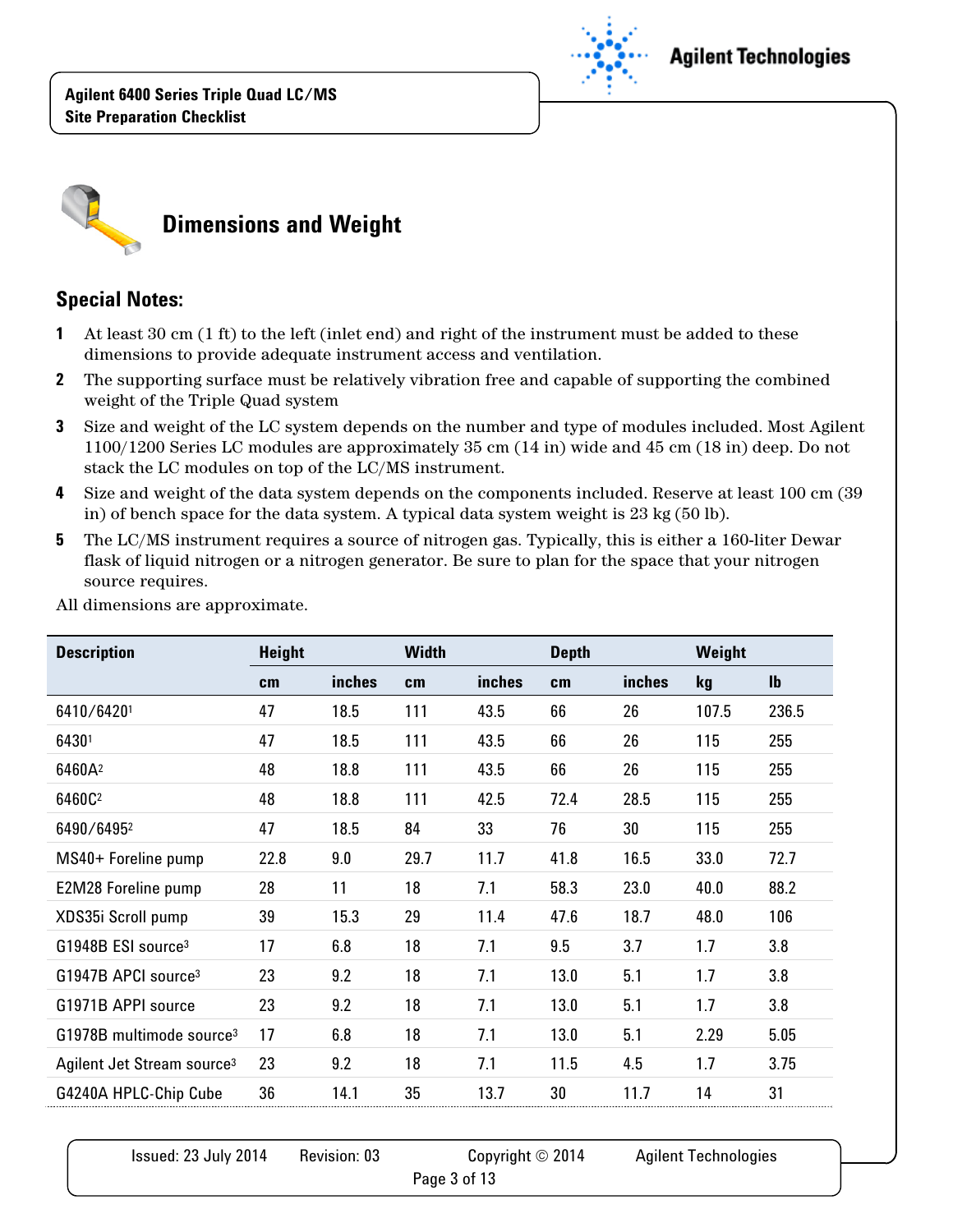

- 1 The dimensions for this model represent the maximum cabinet dimensions with a G1948B ESI source installed. Add a minimum of 30 cm (1 ft.) to the left (source end) and right of the instrument to provide adequate instrument access and ventilation. The cover (included in the weight above) weighs 12 kg (26.5 lbs.).
- 2 The dimensions for this model represent the maximum cabinet dimensions with an Agilent Jet Stream source installed. Add at least 30 cm (1 ft.) to the left (inlet end) and right of the instrument to provide adequate instrument access and ventilation. The covers (included in the weight above) weigh 12 kg (26.5 lbs.).
- 3 This source attaches to the left side of the LC/MS instrument. Add this depth to the width of the LC/MS instrument and subtract the depth of the source that is replaced. The height dimension for this source includes the height of the nebulizer.





**6490 and 6495** 

**6420, 6430, and 6460** 

| Issued: 23 July 2014 | Revision: 03 | Copyright $\odot$ 2014 | <b>Agilent Technologies</b> |
|----------------------|--------------|------------------------|-----------------------------|
|                      |              | Page 4 of 13           |                             |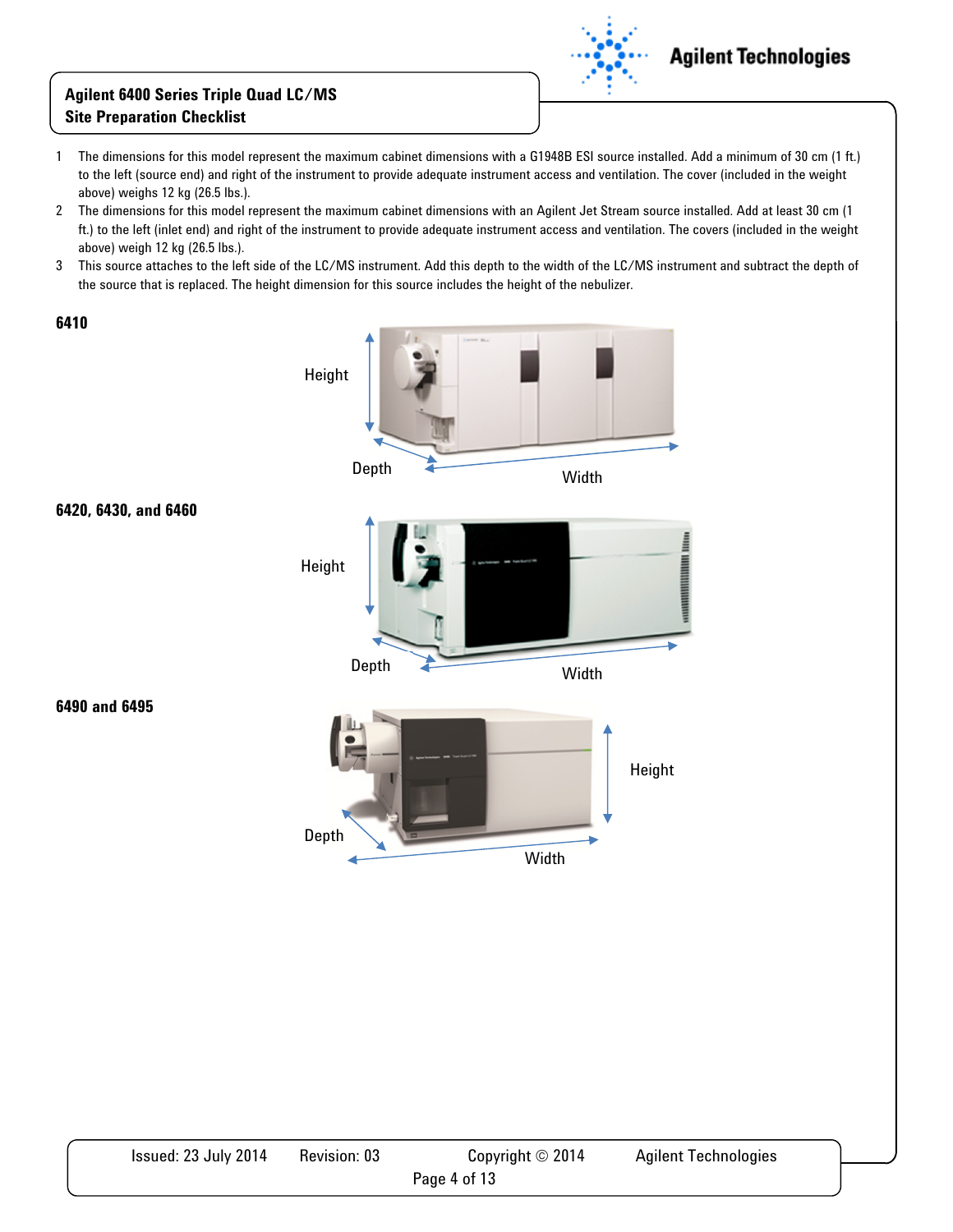

Agilent recommends 2 standard stacking configurations for your new system. Please use these notes and the following images as examples for the LC stack and LC/MS instrument bench configurations.

- **1** Do not stack the entire LC stack or CTC Autosampler on top of the LC/MS instrument. This configuration is not supported. Vibrations from these modules can cause a loss of resolution in the LC/MS instrument.
- **2** A single-stack LC configuration is permissible if:
	- the height of the stack does not result in a safety problem
	- the LC system does not include a G1330B thermostat module
- **3** A multiple stack LC configuration must be used if:
	- the stack of LC modules is too high, resulting in a safety problem
	- the system includes a thermostatted sampler
- **4** The thermostatted version of all samplers includes the G1330B thermostat module. The thermostat module must be placed directly under the sampler to be thermostatted. Position the thermostat module at the bottom of the stack, directly on the laboratory bench. Any stack that contains a G1330B thermostat module needs at least 25 cm (10 inches) of space on either side to guarantee proper ventilation.



## **Agilent Technologies**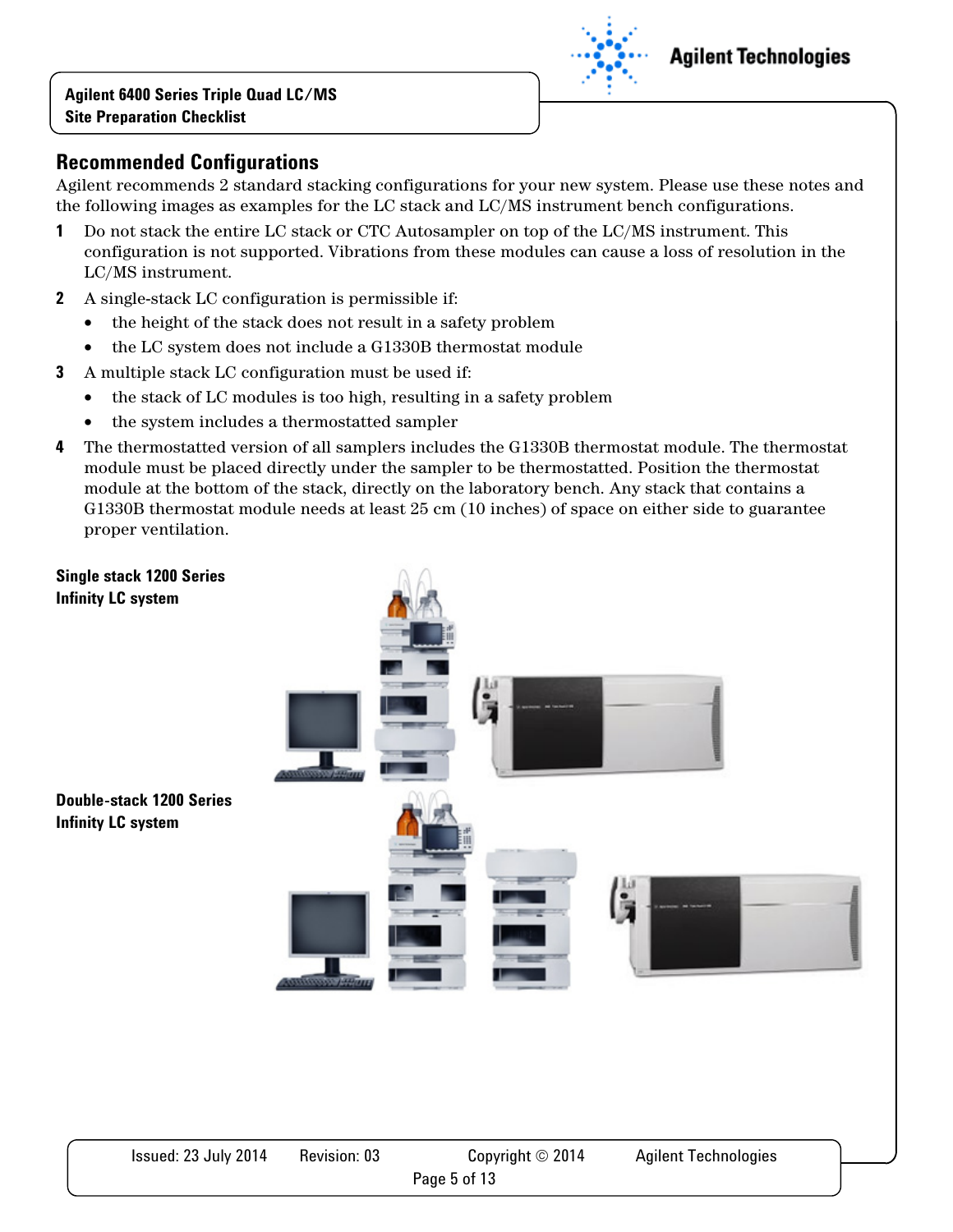



#### **Special Notes:**

**1** Refer to the *Site Preparation Guide* for information on proper storage. Shipping containers are large and heavy. This table lists the approximate size and weight of the largest **shipping container** of your LC/MS system.

| <b>Shipping Container</b>            | Height |              | <b>Width</b> |              | <b>Depth</b> |              | Weight |     |
|--------------------------------------|--------|--------------|--------------|--------------|--------------|--------------|--------|-----|
|                                      | cm     | $\mathbf{m}$ | cm           | $\mathbf{m}$ | cm           | $\mathbf{m}$ | kq     | -lb |
| 6410, 6420, 6430, and 6460 base unit | 122    | 48           | 81           | 32           | 78           | 31           | 45     | 100 |
| 6490 and 6495 base unit              | 157    | 62           | 102          | 40           | 86           | 34           | 41     | 90  |

- **2** Make sure that the storage area meets these environmental specifications:
	- temperature between -20 $\rm{^{\circ}C}$  and  $\rm{50\,^{\circ}C}$  (-4 $\rm{^{\circ}F}$  and  $\rm{122\,^{\circ}F})$
	- relative humidity between 20% to 80%
	- non-condensing and non-corrosive environment



# **Power Consumption**

#### **Special Notes:**

- **1** If a computer system is supplied with your instrument, be sure to account for those electrical outlets.
- **2** Depending on the instrument type, one or two dedicated AC power outlet is required for all 6400 Series LC/MS systems. The 6400 Series LC/MS system should be located with 2.5 meters (8 feet) of this outlet. In addition, the computer system and printer require additional outlets. Please refer to the *Site Preparation Guide* for additional details.
- **3** Additional outlets are required for all Agilent 1260/1290 HPLC modules. Please refer to the Site Preparation Checklist and Manuals for the 1260/1290 HPLC modules for more detailed information.
- **4** The 6460C, 6490 and 6495 require two outlets.
- **5** Excessive fluctuations in the voltage of the power supply can create a shock hazard and can damage the instrument. This equipment must be installed in a Category II environment as defined in IEC 60664.

| Issued: 23 July 2014 | <b>Revision: 03</b> | Copyright $\odot$ 2014 | <b>Agilent Technologies</b> |
|----------------------|---------------------|------------------------|-----------------------------|
|                      |                     | Page 6 of 13           |                             |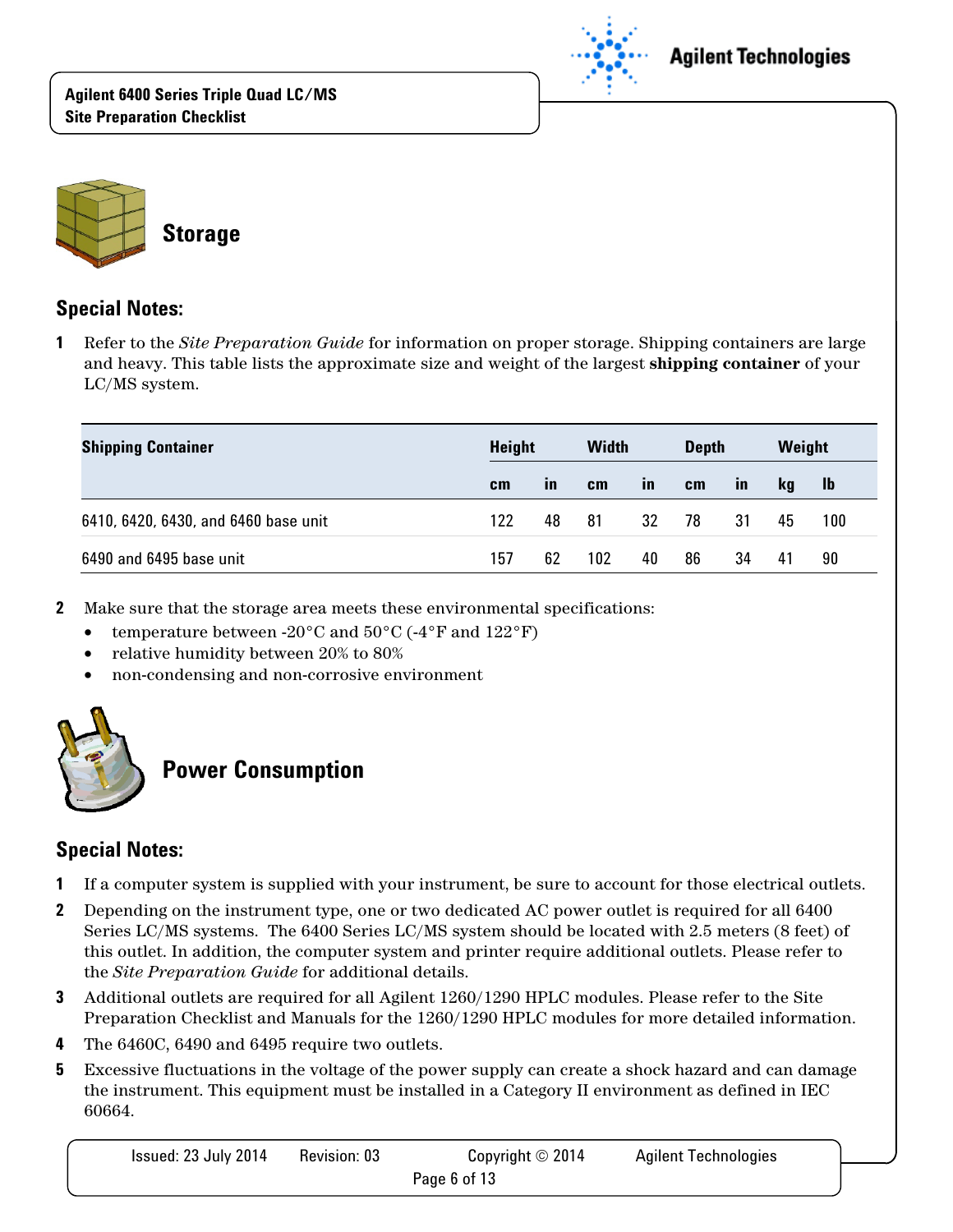

- **6** The foreline pump is supplied for the standard voltage in the country where the order originates. The Agilent G1978B Multimode source and the Agilent G1948B APCI source draw their power from the Triple Quad instrument and do not require separate line voltage.
- **7** The high sensitivity 6460 LC/MS requires tighter tolerances that should be within +10% and -5% nominal line voltage.

| <b>Product</b>                                           | Line Voltage & Frequency               | <b>Maximum Power</b><br><b>Consumption</b> | <b>Supply Circuit</b><br><b>Rating</b> | No. of<br><b>Outlets</b> |
|----------------------------------------------------------|----------------------------------------|--------------------------------------------|----------------------------------------|--------------------------|
| 6410A LC/MS                                              | AC 200-240V<br>$50/60$ Hz              | 2500 VA                                    | 15 A                                   | 1                        |
| 6410A LC/MS<br>6420A LC/MS<br>6430A LC/MS<br>6460A LC/MS | AC 200-240V<br>$50/60$ Hz              | 2700 VA                                    | 15 A                                   |                          |
| 6460C LC/MS<br>6490A LC/MS<br>6495A LC/MS                | AC 200-240V<br>$50/60$ Hz              | 2850 VA                                    | 15 A                                   | 2                        |
| 1200 Series LC                                           | AC 100-120V or 220-240V<br>$50/60$ Hz  | 800-1200 VA                                | 15 A                                   | 4 to 6                   |
| 6400 Series Triple Quad<br>LC/MS Data System             | AC 100-120V or 220-240V,<br>$50/60$ Hz | 1000 VA                                    | 15 A                                   | 4 to 6                   |

### **Power Configuration**

Electrical power for the LC/MS instrument can be delivered in either single-phase or 208-Wye configuration. Correct grounding for the 208-Wye configuration must be verified by an electrician. The line-to-ground for each phase must be balanced. The neutral wire cannot be used for safety grounding.

| <b>Configuration</b> | <b>Measurement</b>                 | <b>Nominal Voltage</b>                    |
|----------------------|------------------------------------|-------------------------------------------|
| Single phase         | Line to neutral                    | AC 200V, 220V, 230V, or 240V <sup>1</sup> |
|                      | Line to ground                     | AC 200V, 220V, 230V, or 240V              |
|                      | Ground to neutral                  | $< 0.5$ V rms                             |
| 208-Wye              | Line to Line (phase A to phase B)  | AC 208V, 220V                             |
|                      | Line to ground (phase A to ground) | AC 120V, 127V $\pm 5\%$                   |
|                      | Line to ground (phase B to ground) | AC 120V, 127V $\pm$ 5%                    |

1 Varies with country. Single phase, 60 Hz operation is not supported for nominal voltage above 220 VAC.

| Issued: 23 July 2014 | Revision: 03 | Copyright $\odot$ 2014 | <b>Agilent Technologies</b> |  |
|----------------------|--------------|------------------------|-----------------------------|--|
|                      |              | Page 7 of 13           |                             |  |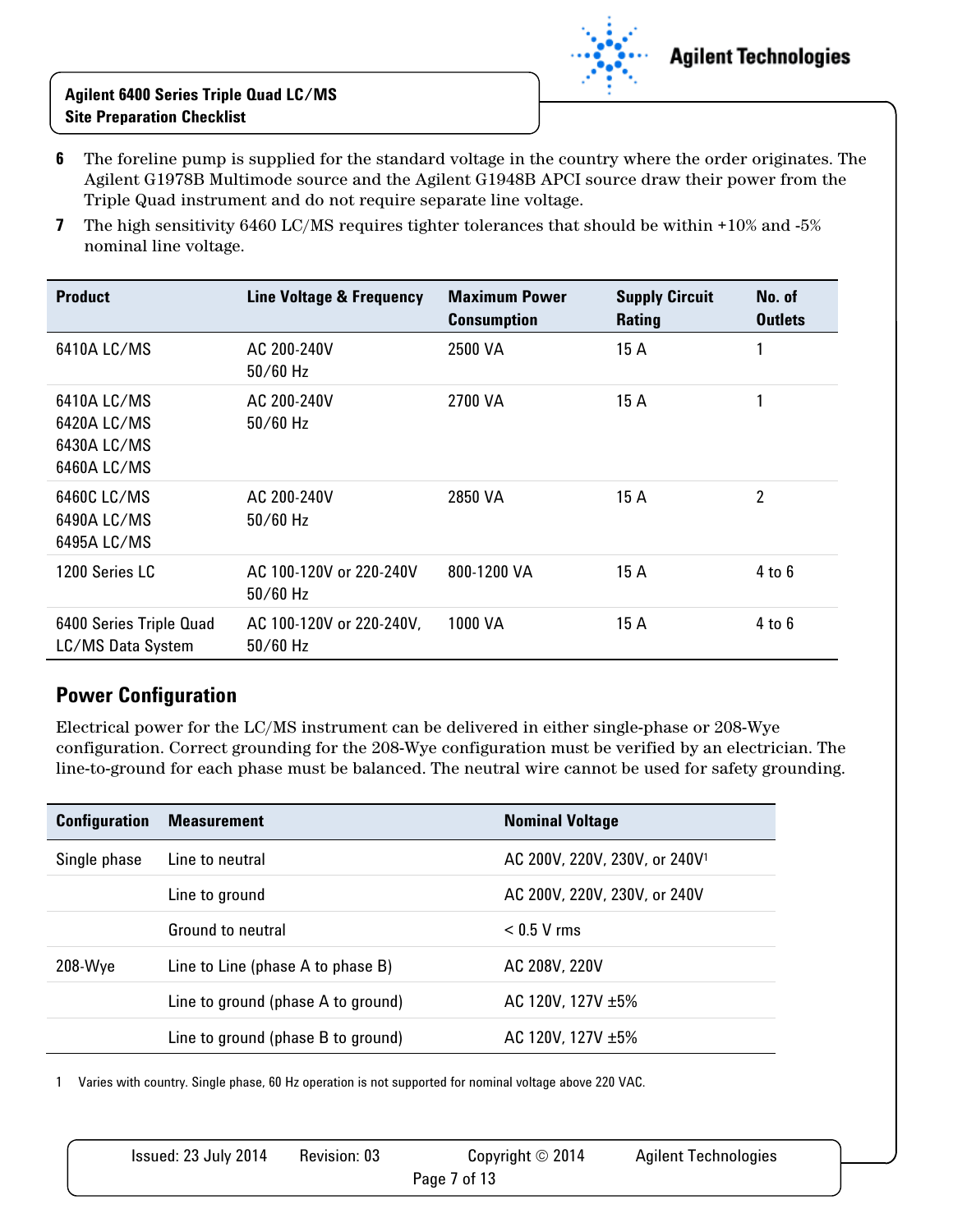

#### **Agilent Technologies**



## **Environmental Conditions**

#### **Special Notes:**

- **1** Environmental control systems must maintain these temperatures < +/-3°C from calibration temperature) and humidity ranges.
- **2** The 6410, 6420, 6430, and 6460 Triple Quad LC/MS dissipates up to 1,100 Watts 3,700 BTU/hr). Approximately 600 Watts 2,047 BTU/hr) are removed with the source exhaust. The LC and data system also contribute significantly to the cooling load. The exact amounts will depend on their configurations. In comparison, the 6490 and 6495 Triple Quad LC/MS dissipates up to 1318 Watts 4,500 BTU/hr). Approximately 600 Watts 2,047 BTU/hr) are removed with the source exhaust

## **Environmental Conditions**  Equipment class: Class 1 Laboratory Equipment Pollution: Degree 2 Installation: Category II Environment: Indoor Use Altitude: Not to exceed 3,300 m up to 35°C, not to exceed 3,700 m up to 30°C Electrical Supply: • 200 to 210 Vac, 50/60 Hz configuration for U.S. & Japan) • 220 to 240 Vac, 50/60 Hz configuration for Europe) Mains supply voltage: Fluctuations not to exceed 10% of nominal supply voltage Operating Temperature: 15 to 35°C 59 to 95°F)

Humidity:  $< 85\%$  RH at 35 $\degree$ C

| Issued: 23 July 2014 | Revision: 03 | Copyright $\odot$ 2014 | <b>Agilent Technologies</b> |
|----------------------|--------------|------------------------|-----------------------------|
|                      |              | Page 8 of 13           |                             |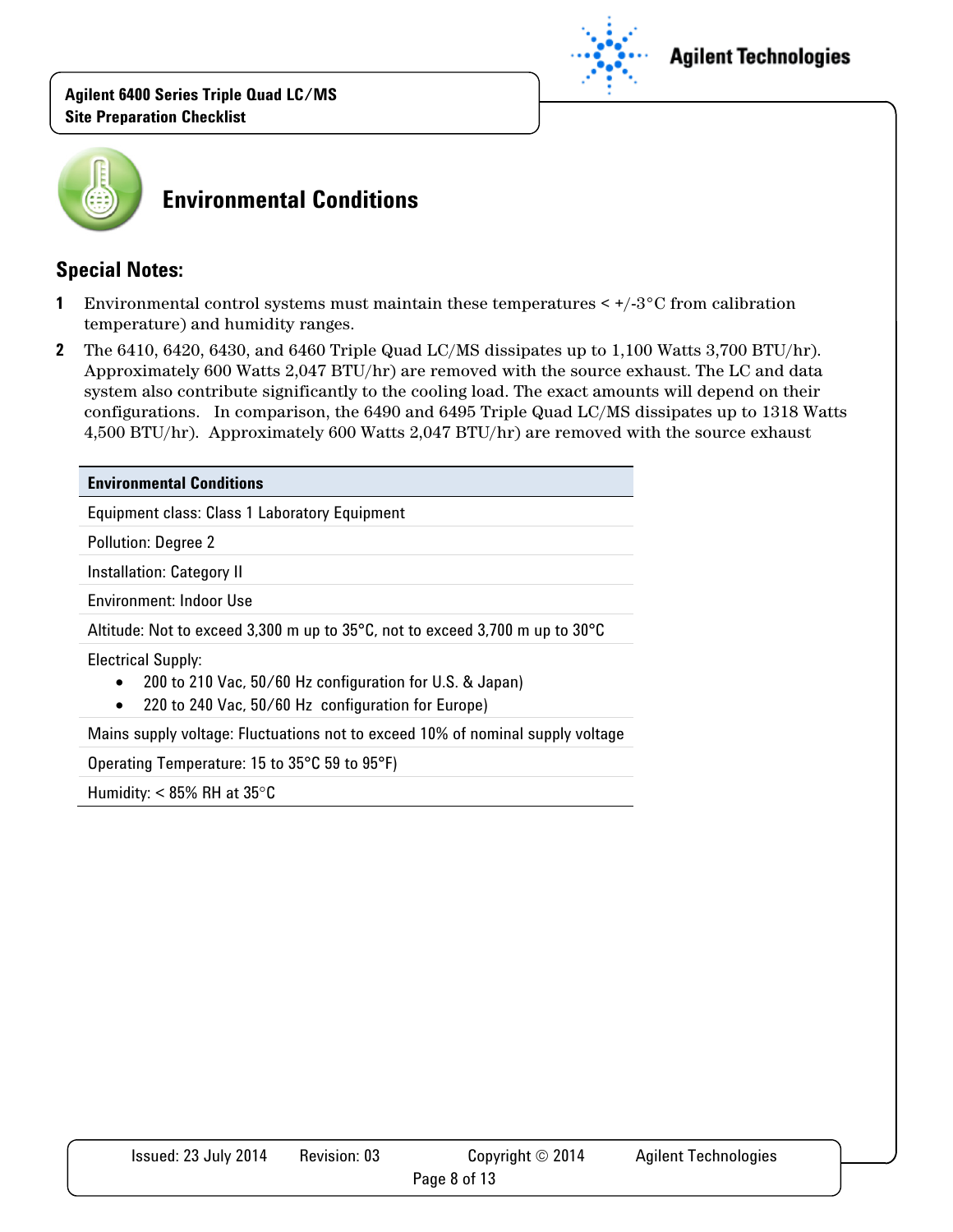

### **Agilent Technologies**



*Agilent will not install a 6400 Series LC/MS unless an adequate exhaust system is present and functioning.* 

### **Special Notes:**

The 6400 Series Triple Quadrupole LC/MS System foreline pump exhaust and spray chamber exhaust must be vented outside of the laboratory environment. Exhaust vent system should not be part of an environmental control system that recirculates air inside of a building.

- **1** Exhaust must be vented according to local Environmental Health and Safety regulations.
- **2** Exhaust gases contain traces of solvent, sample and hydrocarbon pump fluid.
- **3** Venting Rate is commensurate with Nitrogen comsumption rate.
- **4** Two independent, negative pressure vents must be available with one for each of the exhaust sources: foreline  $pump(s)$  and i. If only 1 vent is available, the exhaust line(s) from the foreline pump(s) must extend beyond the exhaust line from the spray chamber.
- **5** If a negative pressure vent is not available, the length of the tubing from the foreline pump(s) and the drain bottle to the vent should each not exceed 460 cm (15 ft).
- **6** Exhaust tubing is 1/2" interior diameter (I.D.). A 6-meter (20-foot) length is included for venting the foreline pump exhaust and spray chamber exhaust. This length is sufficient for two 3-meter (10-foot) lengths

| <b>Model</b> | <b>Combined Exhaust Flow</b> |
|--------------|------------------------------|
| G6410A       | $\leq$ 20 liters/minute      |
| G6410B       | (≤1080 liters/hour)          |
| G6420A       |                              |
| G6430A       |                              |
| G6460A#100   |                              |
| G6460C#100   |                              |
| 6460A        | $\leq$ 30 liters/minute      |
| 6460C        | (≤1800 liters/hour)          |
| 6490A        | $\leq 50$ liters/minute      |
| 6495A        | (≤3000 liters/hour)          |

Refer to the *Site Preparation Guide* for additional exhaust vent requirements.

| Issued: 23 July 2014 | <b>Revision: 03</b> | Copyright $\odot$ 2014 | <b>Agilent Technologies</b> |
|----------------------|---------------------|------------------------|-----------------------------|
|                      |                     | Page 9 of 13           |                             |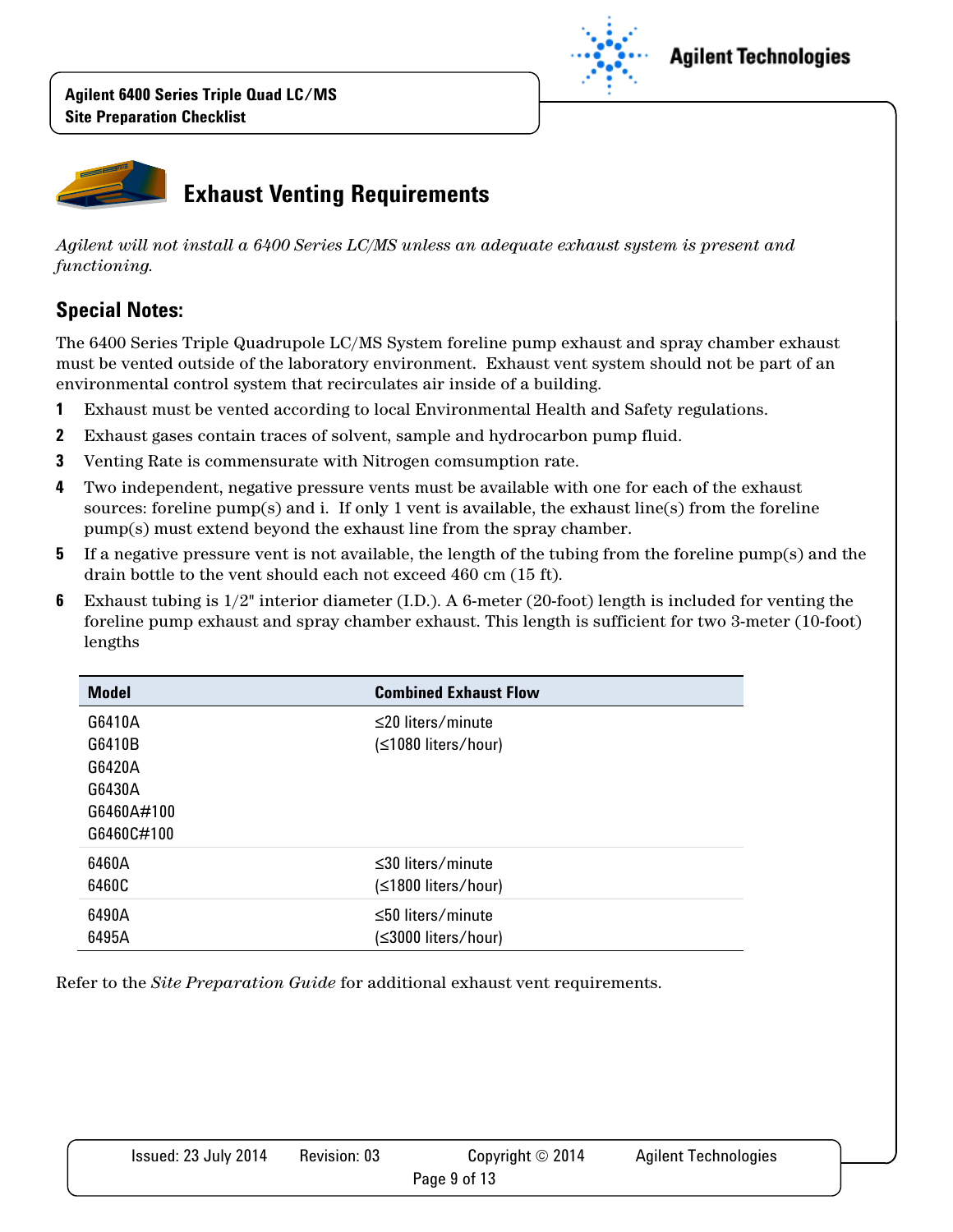

### **Agilent Technologies**



# **Nitrogen Gas Supply Requirements**

### **Drying Gas Requirements**

- **1** Use only nitrogen for the drying, sheath and nebulizing gas. Use of air, oxygen, or other gases when combined with volatile solvents and high voltages in the spray chamber can result in an explosion. Use of air, oxygen, or other gases can also deteriorate parts in the 6400 Series Triple Quad LC/MS and negatively impact instrument operation and sensitivity.
- **2** Maintain the minimum flow as indicated to prevent the entry of air into the instrument.
- **3** If you choose to use a nitrogen gas generator, make sure that the nitrogen gas generator meets the specifications listed in the *Site Preparation Guide*. Agilent offers several models of gas generator, with or without an internal air compressor. See the *Site Preparation Guide* for details.

| <b>Model</b>                                                     | <b>Source</b>                            | <b>Purity</b>                                                          | <b>Gas Pressure</b>                                               | <b>Flow</b>                                                        |
|------------------------------------------------------------------|------------------------------------------|------------------------------------------------------------------------|-------------------------------------------------------------------|--------------------------------------------------------------------|
| G6410A<br>G6410B<br>G6420A<br>G6430A<br>G6460A#100<br>G6460C#100 | Dewar                                    | 99.5% pure <sup>1</sup> or better and<br>hydrocarbon free <sup>2</sup> | 5.5 to 6.8 bar<br>$(80 \text{ to } 100 \text{ psi})^3$            | $\leq$ 18 liters/minute<br>(≤1080 liters/hour)                     |
|                                                                  | Nitrogen generator<br>or liquid nitrogen | 95.0% pure <sup>1</sup> or better and<br>hydrocarbon free <sup>2</sup> |                                                                   | $>3$ liters/minute                                                 |
| 6460A<br>6460C                                                   | Dewar                                    | 99.5% pure <sup>1</sup> or better and<br>hydrocarbon free <sup>2</sup> | 5.5 to 6.8 bar<br>$(80 \text{ to } 100 \text{ psi})^3$            | $\leq$ 30 liters/minute<br>(≤1080 liters/hour)<br>>3 liters/minute |
|                                                                  | Nitrogen generator<br>or liquid nitrogen | 95.0% pure <sup>1</sup> or better and<br>hydrocarbon free <sup>2</sup> |                                                                   |                                                                    |
| 6490A<br>6495A                                                   | Dewar                                    | 99.5% pure <sup>1</sup> or better and<br>hydrocarbon free <sup>2</sup> | 5.5 to 6.8 bar<br>$(80 \text{ to } 100 \text{ psi})$ <sup>3</sup> | ≤50 liters/minute<br>(3000 liters/hour)<br>>9 liters/minute        |
|                                                                  | Nitrogen generator<br>or liquid nitrogen | 95.0% pure <sup>1</sup> or better and<br>hydrocarbon free <sup>2</sup> |                                                                   |                                                                    |

**4** High-pressure bottled nitrogen is not supported for use as drying gas.

1 With the remaining gas being oxygen.

2 Less than 0.1 parts per million of hydrocarbons, with the remaining gas being oxygen and trace argon.

3 Gas Pressure is at the instrument inlet and not at the supply side.

| Issued: 23 July 2014 | Revision: 03 | Copyright $\odot$ 2014 | <b>Agilent Technologies</b> |  |
|----------------------|--------------|------------------------|-----------------------------|--|
| Page 10 of 13        |              |                        |                             |  |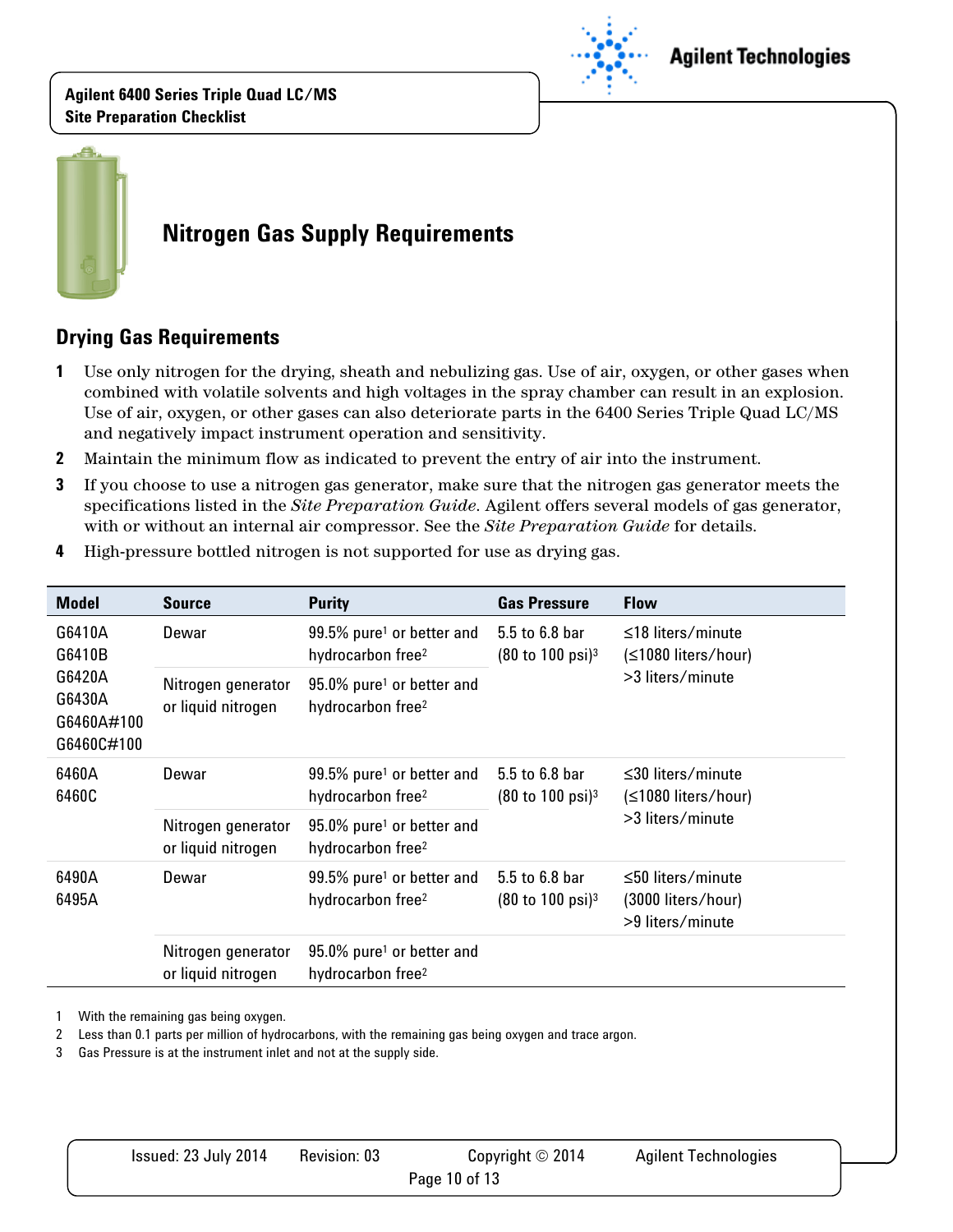

### **Collision Cell Gas Requirements**

The collision cell gas must be a higher purity than the gas used as drying gas.

| <b>Model</b>                       | <b>Source</b>                     | <b>Purity</b>                                               | <b>Gas Pressure</b>                             | <b>Flow</b>                                       |
|------------------------------------|-----------------------------------|-------------------------------------------------------------|-------------------------------------------------|---------------------------------------------------|
| All 6400<br><b>Series</b><br>LC/MS | High-pressure<br>bottled nitrogen | 99.999% pure or better<br>and hydrocarbon free <sup>1</sup> | 1 to 2 bar<br>$(15 \text{ to } 30 \text{ psi})$ | $\leq$ 0.001 liter/minute<br>$(S0.06$ liter/hour) |

1 Less than 0.1 parts per million of hydrocarbons, with the remaining gas being oxygen and trace argon.

### **HPLC-Chip Cube Gas**

- **1** The HPLC-Chip Cube gas must be a higher purity than the gas used as drying gas.
- **2** Air source must be able to deliver air at a constant pressure.
- **3** Inlet gas pressure for air must be equal to or slightly higher than the pressure used for the Main Nitrogen Gas supply
- **4** Do not use an air compressor to generate nitrogen and air for the Background Reduction Kit. Doing so results in unstable spray conditions and loss of signal.

| <b>Model</b>                 | <b>Source</b>                                          | <b>Purity</b>                                               | <b>Gas Pressure</b>                                  | <b>Flow</b>                                   |
|------------------------------|--------------------------------------------------------|-------------------------------------------------------------|------------------------------------------------------|-----------------------------------------------|
| 6410<br>6420<br>6430<br>6460 | High-pressure<br>bottled nitrogen or<br>air compressor | 99.999% pure or better<br>and hydrocarbon free <sup>1</sup> | 5.5 to 6.8 bar<br>$(60 \text{ to } 100 \text{ psi})$ | $\leq$ 4 liters/minute<br>(≤240 liters/hour)  |
| 6490<br>6495                 |                                                        |                                                             |                                                      | $\leq$ 10 liters/minute<br>(≤600 liters/hour) |

1 Less than 0.1 parts per million of hydrocarbons, with the remaining gas being oxygen and trace argon.

#### **Nitrogen regulators, tubing, and fittings**

You must supply appropriate regulators for your sources of nitrogen gas. The regulators must be able to supply gas in the specified pressure ranges.

- The regulator for the drying gas must have at least one outlet with a  $\frac{1}{4}$ -inch Swagelok fitting.
- The regulator for the collision cell must have at least one outlet with a  $1/8$ -inch Swagelock fitting.

Refer to the *Site Preparation Guide* for further details.

| Issued: 23 July 2014 | Revision: 03 | Copyright $\odot$ 2014 | <b>Agilent Technologies</b> |
|----------------------|--------------|------------------------|-----------------------------|
|                      |              | Page 11 of 13          |                             |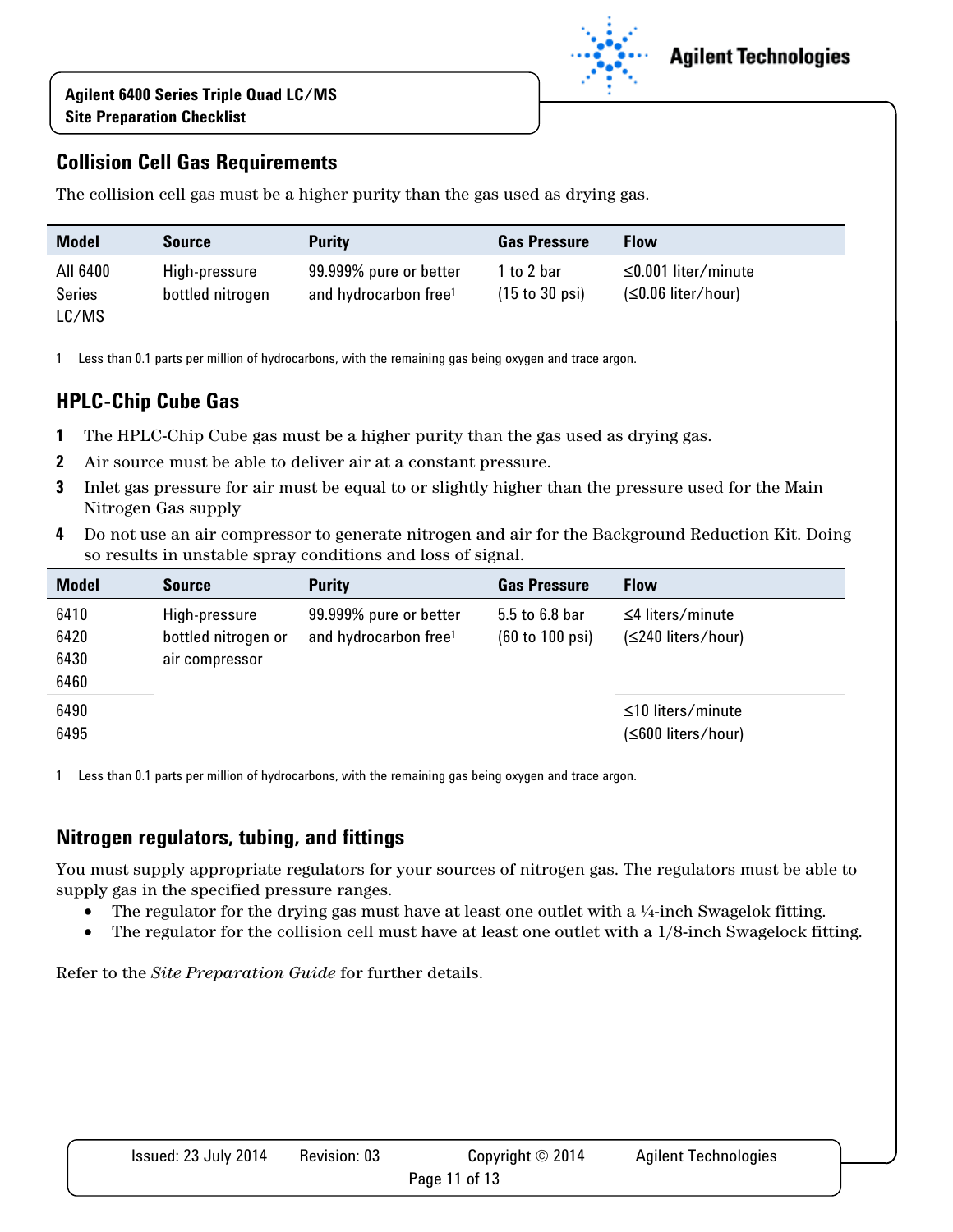

# **Agilent Technologies**



Refer to the *Site Preparation Guide* for details on other supplies for routine operation and tools that are needed for installation and routine operation.

| <b>Description</b>                                       | <b>Part Number</b>         | <b>Recommended</b><br><b>Quantity</b> |
|----------------------------------------------------------|----------------------------|---------------------------------------|
| Agilent 6000 Series LC/MS Site Preparation Guide         | G1960-90069                | 1                                     |
| Tuning Calibrant - Dependent on LC/MS model and Source   |                            |                                       |
| Electrospray (ESI) Calibrant                             | G2421A                     | 1                                     |
| <b>APCI/APPI Calibrant</b><br><b>ESI-Low Calibrant</b>   | G2432A                     |                                       |
| <b>APCI-Low Calibrant</b>                                | G1969-85000<br>G1969-85010 |                                       |
| Performance Standard - Electrospray/APCI Positive Ion    | G2423A                     | 1                                     |
| Performance Standard - ES Negative Ion (Acid Red 4)      | G2424A                     | 1                                     |
| Performance Standard - ES Negative Ion (Chloramphenicol) | 5190-0591                  | 1                                     |
| Performance Standard - APCI Negative Ion                 | G2525A                     | 1                                     |
| Performance Standard - Multimode LC Demo Sample          | G1978-85000                | 1                                     |
| Performance Standard - Electrospray LC Demo Sample       | 59987-20033                | 1                                     |
| Acetic Acid - Reagent Grade                              |                            |                                       |
| <b>Ammonium Formate</b>                                  | G1946-85021                | 1                                     |
| Formic Acid - Reagent Grade                              | G2453-85060                | $\overline{2}$                        |
| HPLC Flushing Solvent (500 mL)                           | G1969-85026                | 1                                     |
| Methanol, High Purity (1 L)                              | 8500-1867                  | 3                                     |
| Acetonitrile, High Purity (1 L)                          | G2453-85050                | $\overline{2}$                        |
| Pipette, 1 mL                                            | 9301-1423                  | 3                                     |
| Volumetric Flask, 50 mL                                  | 9301-1424                  | 1                                     |
| Volumetric Flask, 100 mL                                 | 9301-1433                  | $\overline{2}$                        |
| Vials, 2 mL Screw Top, Wide Opening, Amber (100/pk)      | 5182-0716                  | 1                                     |
| Vial Caps, Blue, PTFE/red silicone septa (100/pk)        | 5182-0717                  | 1                                     |
| Water, High Purity (4 L)                                 | 8500-2236                  | 1                                     |

| Issued: 23 July 2014 | <b>Revision: 03</b> | Copyright $\odot$ 2014 | <b>Agilent Technologies</b> |  |
|----------------------|---------------------|------------------------|-----------------------------|--|
| Page 12 of 13        |                     |                        |                             |  |